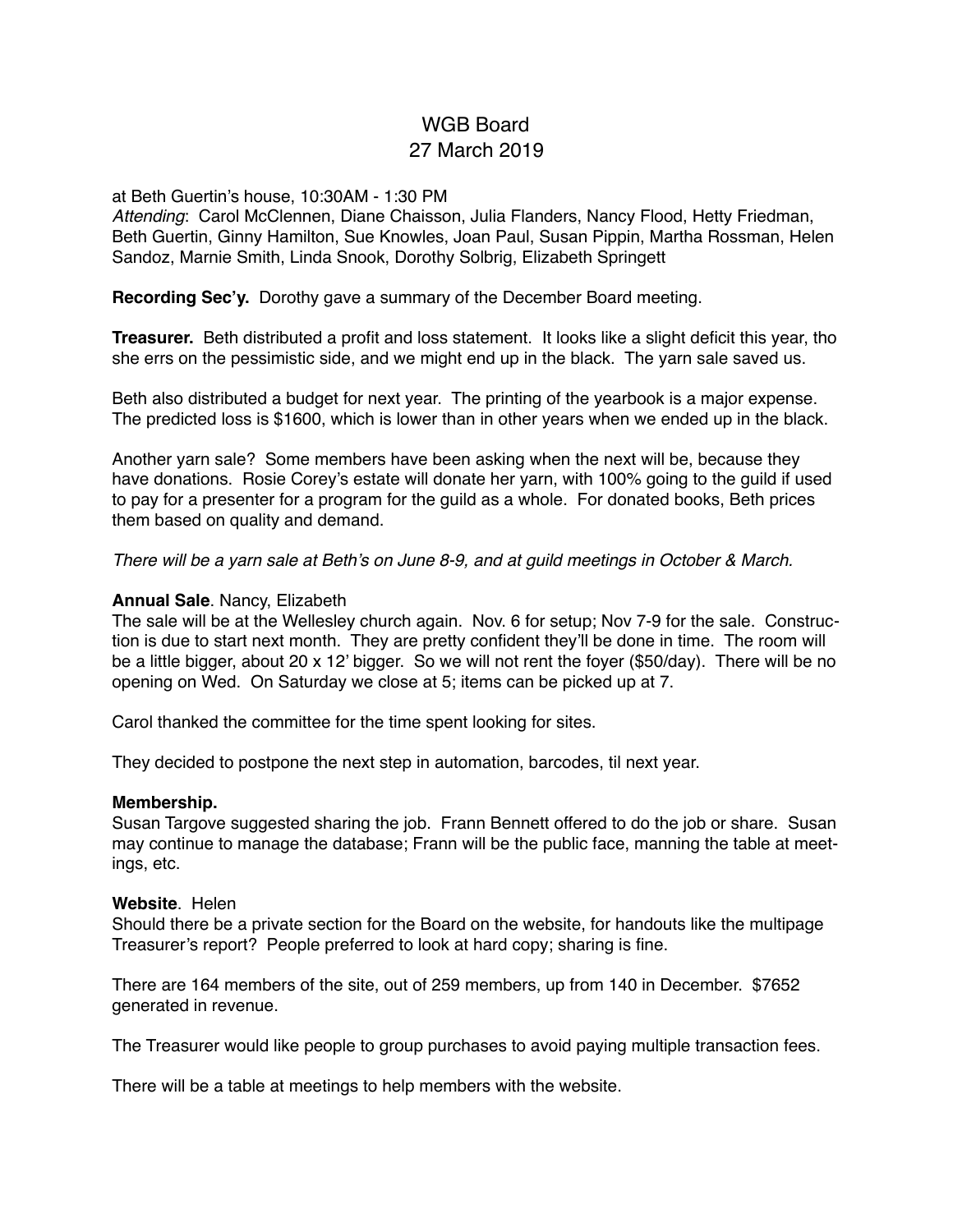In the budget, the items for software fees can come off. We don't use those packages now.

Used loom list. Some have been sold; there have been a few more inquiries. We need to get the word out. Contact other guilds; social media. Put in NEWS newsletter. \*\**Put the used loom list on its own tab on the website rather than under Community.*

## **Bulletin.** Diane

Needs figures from Beth on sale profits.

## **Nominating.** Susan Pippin

The list of openings is in the Bulletin. Post on social media.

## **100th Anniversary.** Beth

The committee has made two proposals to Fuller, both of which were rejected. We are waiting for something from them about what they want, maybe this afternoon. Examples of objections: They wanted 5 concrete historical events; we gave general. They want a show-stopping show, something that makes a statement, that gets people talking. Not just a history of the Guild. There has to be a strong theme.

## **Afternoon speakers.** Linda

All arranged. Linda presented the list.

#### **Morning workshops.** Joan

The challenge for next year will be to draw a decade; use score from a piece of pop music from the decade to inspire a woven piece; weave it in colors of the decade.

Cancellations. The policy for refunds is given in the yearbook; it includes "unforeseen serious circumstances with one-week advance notice". Refunds, besides being a nuisance, are costly when the course was paid for thru the website.

## **MOTION** proposed by Helen, seconded by Elizabeth, passed: **For workshops, a person who cancels up to a month before the class will receive a refund minus a processing fee; between a month and two weeks before the class they will receive a voucher for another class; within two weeks there is no refund or voucher.**

This will be in the yearbook; it can go on the website now.

If there is a cancellation, an available space will show on the website. Helen will see if on the class listing we can put the number of slots left.

#### **Outreach.**

Jane reports that the Boston Public Library wants to do a program Sept/Oct 2020, and would like us to do hand-on demos 4-5 hr to educate the public in spinning, warping, table & floor looms. It would be good for advertising. For Jane, convey favorable interest; we'd like more information.